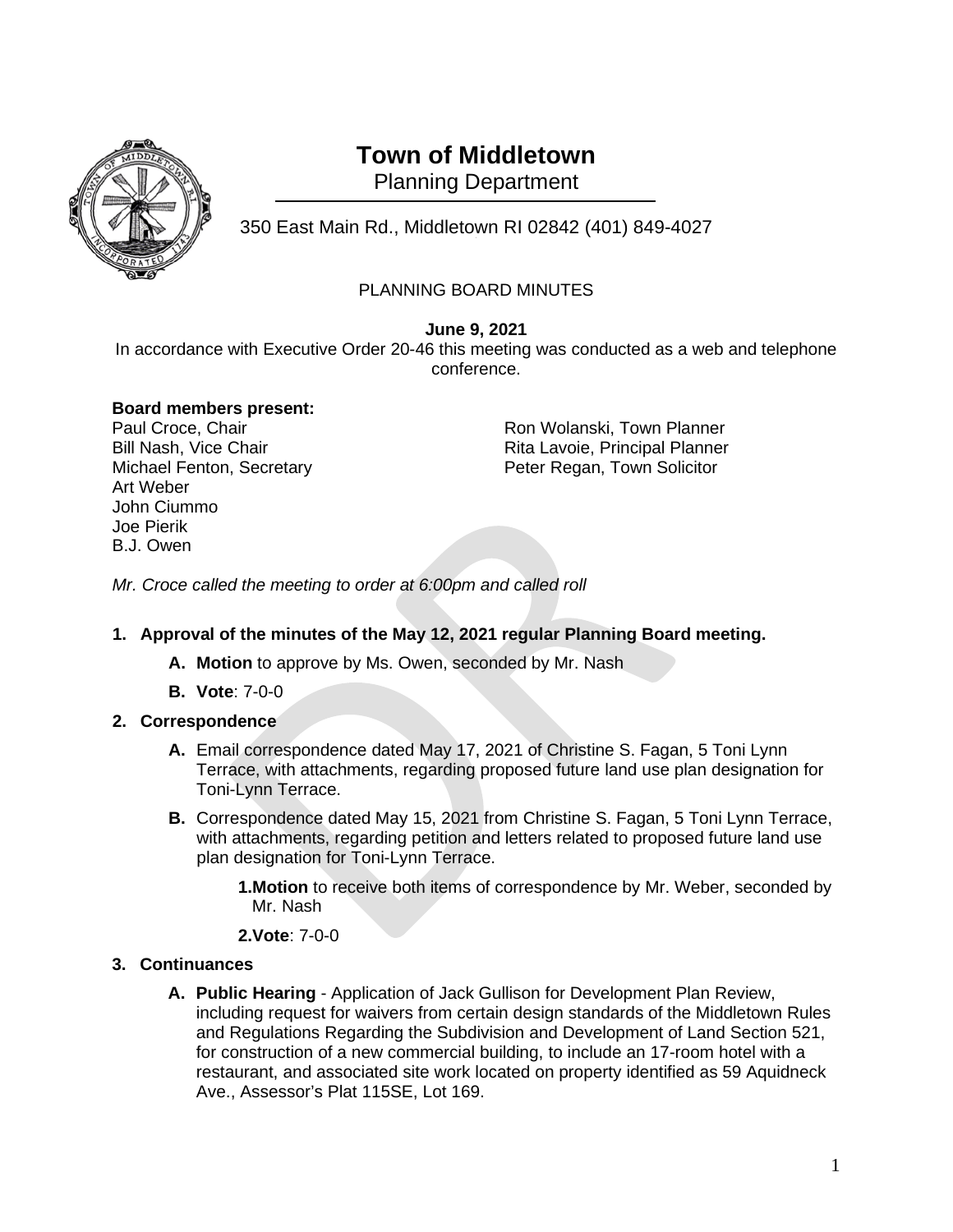- **1.**Mr. Jay Lynch, attorney for the applicant explained the need to modify the landscape plan and anticipates moving forward in July with another meeting of the Technical Review Committee
- **2.Motion** to continue to the July 14, 2021 meeting by Ms. Owen, seconded by Mr. Nash

**3.Vote**: 7-0-0

- **B. Public Hearing** Application of GD Middletown West Main I, LLC for Development Plan Review, including request for waiver from certain design standards of the Middletown Rules and Regulations Regarding the Subdivision and Development of Land Section 521, and recommendation to the Zoning Board of Review regarding special use permit application for development in Zone 1 of the Watershed Protection District, to allow construction of a ground-mounted solar photovoltaic installation on a property located at 1747 West Main Road, Plat 111 Lot 9A.
	- **1.**Mr. Jay Lynch, attorney for the applicant, spoke of changes to easements underway, requested to continue to August
	- **2.Motion** to continue to the August 11, 2021 meeting by Ms. Owen, seconded by Mr. Ciummo
	- **3.**Discussion on easement, engineering issues

**4.Vote**: 7-0-0

#### **4. Business**

- **A.** Request of the Zoning Board of Review for an advisory recommendation on the petition of Thomas & Ella Auchincloss for special use permit to allow an addition to an existing residential dwelling located in Zone 1 of the Watershed Protection District. Property located at 233 Third Beach Rd., Plat 125, Lot 149.
	- **1.**Mr. David Martland, attorney for the applicant, described the request for expansion of the single-family residence
	- **2.**Board discussion on previous kitchen expansion before the planning board, conservation commission review next week, no site visit, any additional expansion projects
	- **3.Motion** for a positive recommendation to the Zoning Board with the conditions of the Town Planner's memo dated June 1, 2021.

**4.Vote**: 7-0-0

- **B. Public Hearing –** Proposed amendments to the Middletown Comprehensive Plan Future Land Use Plan designation and recommendation to the Town Council on proposed amendment to the zoning map designation for certain parcels fronting on Reservoir Rd. and Toni-Lynn Terrace.
	- **1.Motion** to open the public hearing meeting by Ms. Owen, seconded by Mr. Nash

**2.Vote**: 7-0-0

**3.**Mr. Wolanski introduced the proposed amendments noting that a few hundred properties were part of the proposed changes, this section on Toni-Lynn Terrace was returned to the Planning Board for further consideration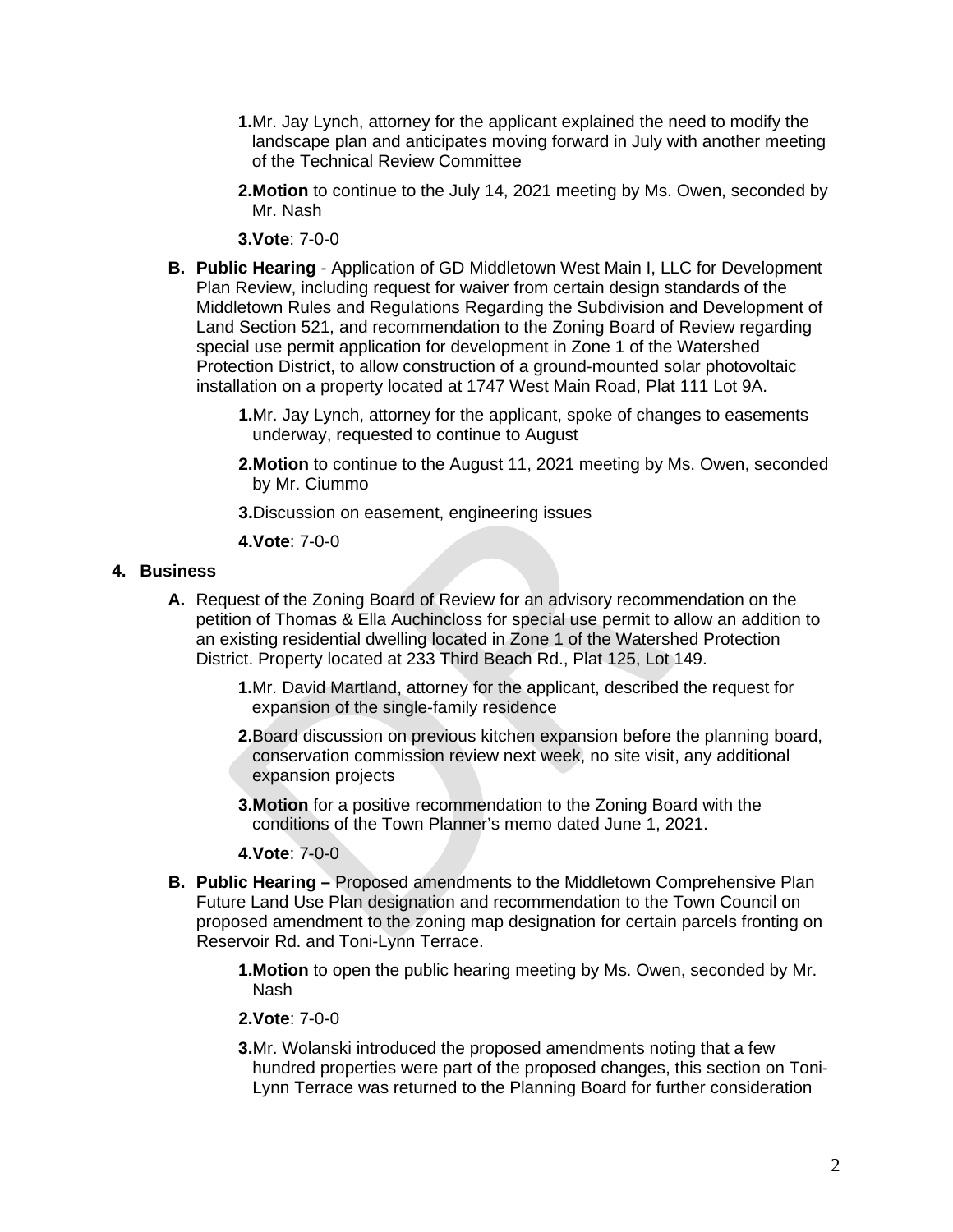after residents expressed concern. Property owner's requested the change to R-20 and medium density residential designations.

- **4.**Board discussion on public input and town council actions, working towards compliance between the zoning and comp plan maps
- **5.**Members of the public were invited to speak
- **6.**Ms. Alyson Novick, 278 Reservoir Ave spoke in favor of the change and of the concerns on the water pressure and fire hydrant in the neighborhood
- **7.**Mr. Bob Novick of 278 Reservoir Ave spoke of deficient infrastructure and safety issues justifying the proposed low density residential change
- **8.**Mr. Steven Fagan of 5 Toni-Lynn Terrace spoke of all lots being over the proposed minimum lot size, established neighborhood
- **9.**Question on group home in medium density residential
- **10.Motion** to close the public hearing by Mr. Weber, seconded by Mr. Nash
- **11.Vote**: 7-0-0
- **12.Motion** to adopt revision to the future land use plan of the comp plan to designate the properties to medium density residential by Mr. Nash, seconded by Ms. Owen and forward to the town council
- **13.Vote**: 7-0-0

**14.**Motion to recommend the Town Council change the lots to the R-20 zoning district by Mr. Weber, seconded by Ms. Owen

**15.Vote**: 7-0-0

- **C.** Request of Peter Gallipeau, developer of the Saltwood Farm subdivision, for extension of timeframe to record phases 3 & 4 of the approved subdivision.
	- **1.**Mr. Ciummo recused and muted himself
	- **2.**Mr. Peter Gallipeau spoke of on going work but more time is needed.
	- **3.**Discussion on modest timeframe extension request
	- **4.Motion** to approve by Mr. Weber, seconded by Ms. Owen

**5.Vote**: 6-0-0

**D.** Request of Peter Gallipeau, developer of the Saltwood Farm subdivision, for reduction of performance security held by the Town for Phases 1 & 2 of the subdivision.

**1.**Mr. Ciummo recused and muted himself

- **2.**Mr. Peter Gallipeau spoke of pavement on Cross Country Lane Phase 2
- **3.**Mr. Wolanski reviewed the memo from the Town Engineer referencing the status of Cross Country Lane regarding the public/private status.
- **4.**Discussion on Cross Country Lane status, length of time to resolve the status, no formal assertion of ownership made
- **5.Motion** to approve the Phase 2 request according to the Town Engineer and DPW director's memo by Ms. Owen, seconded by Mr. Nash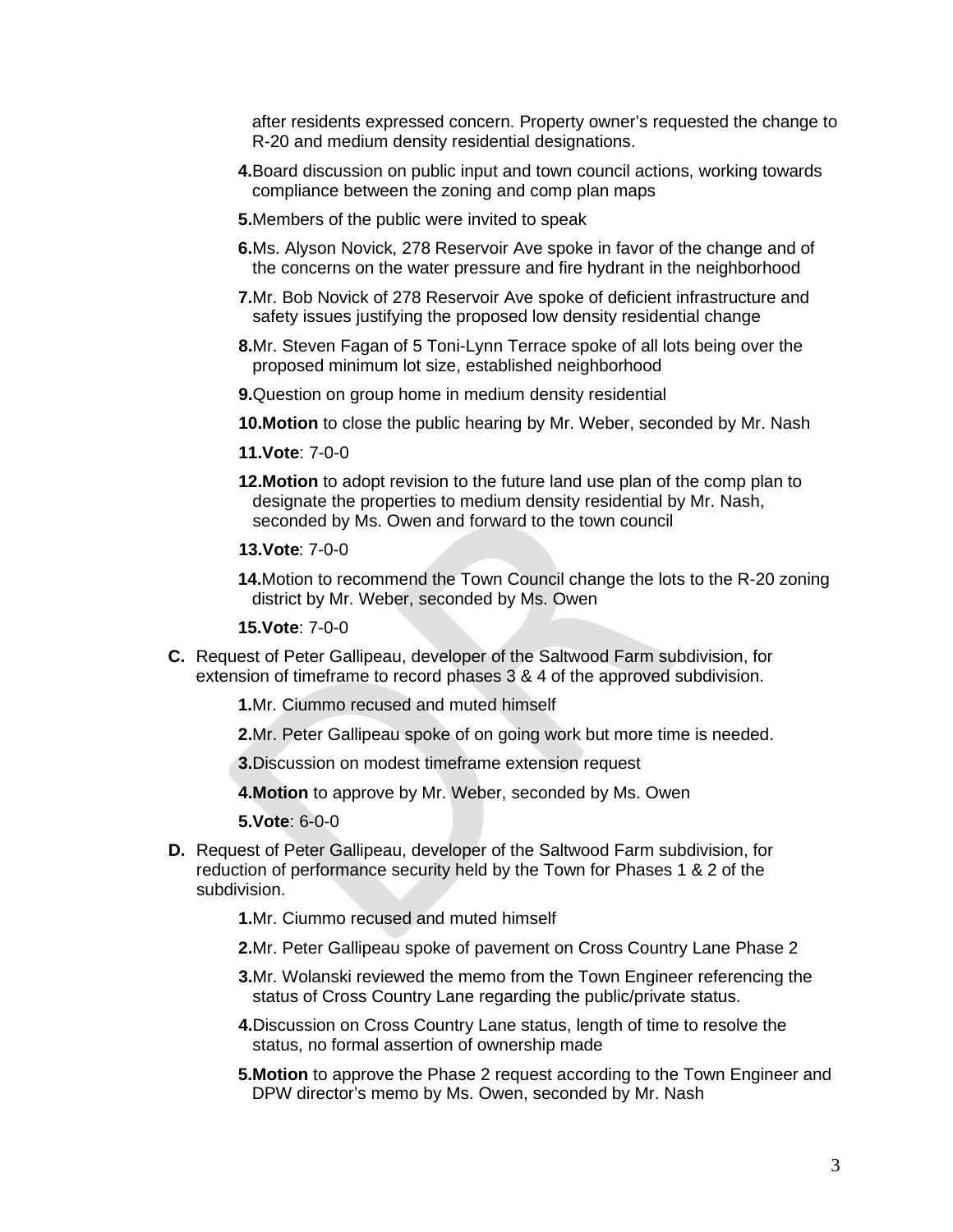**6.Vote**: 6-0-0

- **7.**Mr. Peter Gallipeau spoke re-paving of Paradise Ave after water main extension (Phase 1)
- **8.**Discussion on other work to be done, town to hold 125% of required improvement costs
- **9. Motion** to approve subject to the Town Engineer and DPW director memo by Mr. Weber, seconded by Ms. Owen

**10.Vote**: 6-0-0

**11.**Mr. Ciummo rejoined the meeting

- **E.** Request for conceptual review of proposed new commercial building at Aquidneck Shopping Centre, 99 East Main Rd., Plat 107SE Lot 106
	- **1.**Mr. David Martland and Mr. Kerry McCormack presented conceptual plans for planning board feedback for a freestanding Starbucks building with drive-thru. Mr. McCormack noted 11 car queue, modification of bank drive-thru, additional landscaping, walk-up window, cape-style architecture, traffic analysis on going
	- **2.**Mr. Jonathan Hueber of Crosspoint Development spoke of working with Starbucks as a tenant, adding green space, improving stormwater, outdoor seating, parking lot modifications, upgrading the parking lot lighting,
	- **3.**Members of the planning board spoke of concerns regarding the amount of drive-thrus in proximity to each other, ingress and egress, interaction with Aquidneck Liquors, easing traffic near Shaw's, in favor of green space
	- **4.**Discussion on anticipated planning and zoning relief: special use permit for drive-thus and shopping center, lot coverage exceeding maximum
	- **5.**Mr. Nash suggested re-use of existing building
	- **6.**Mr. Pierik spoke of covid spiking drive-thru traffic beyond the previous standard of 11 cars and asked about net change in parking
	- **7.**Mr. Fenton offered removal of parking spaces along East Main Rd and repositioning of the building on the lot
	- **8.**Discussion on drive-thru capacity, walk up window, minimizing conflict with neighboring businesses, traffic pattern, Christmas Tree Shoppe traffic pattern, snow piles, examples of other drive-thrus next to each other, not impacting neighbors, bank traffic pattern concerns, curbing issues
- **F.** Town Council request that the Planning Board consider additional revisions to the proposed new Zoning Ordinance Article 27B- Outdoor Lighting.
	- **1.**Mr. Wolanski and Ms. Lavoie reviewed the request by the Town Council and staff performed research noting no other examples of lighting restriction by zoning district and the Dark Sky Alliance recommendations that greater lighting restrictions be placed on rural areas to limit light pollution in sensitive areas.
	- **2.**Mr. Weber suggested recommending that regulating lighting for each zoning district was too difficult and unconventional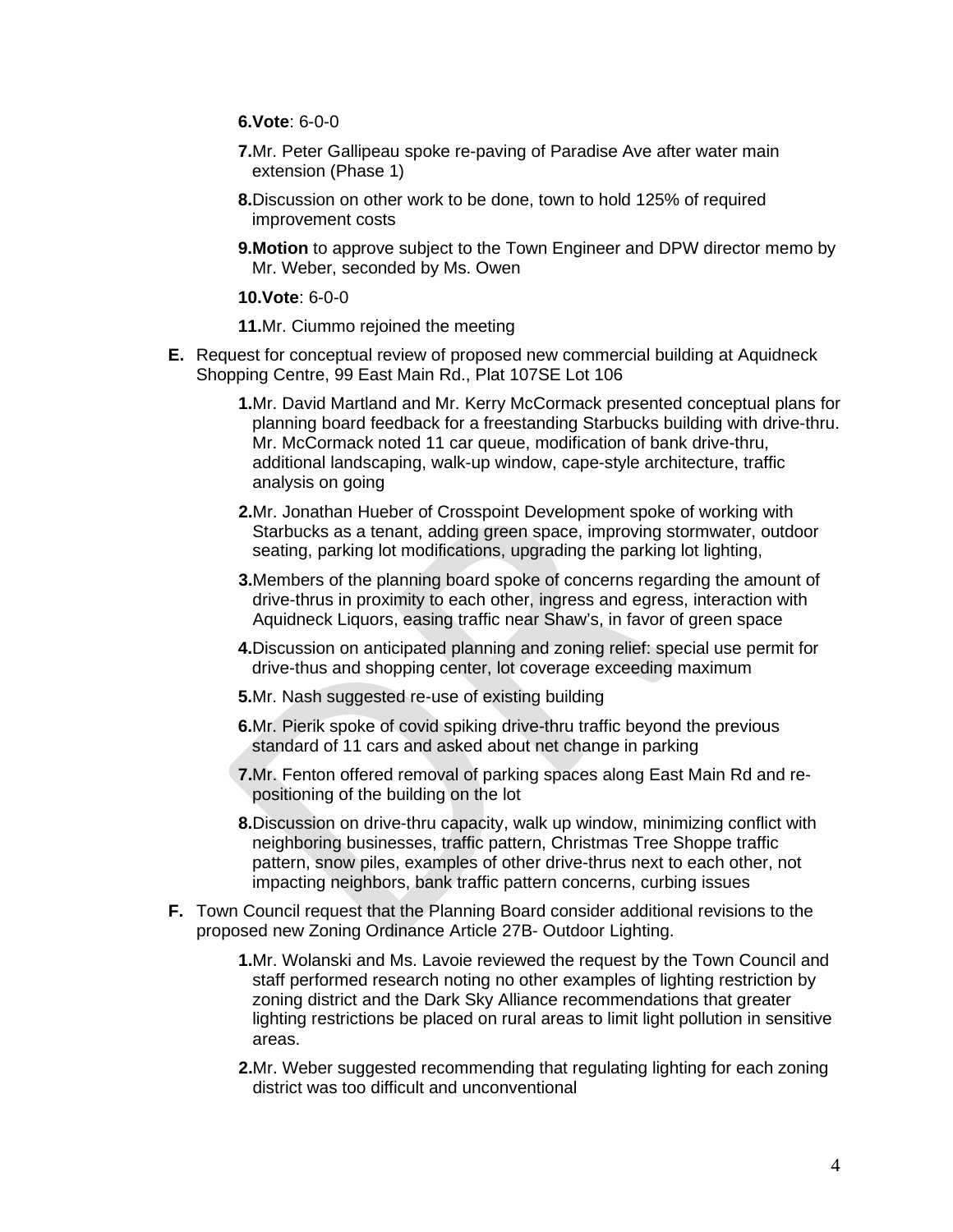- **3.**Mr. Regan suggested adding illustrations to demonstrate impacts to residential properties
- **4.**Mr. Wolanski suggested a conceptual site plan, no limit to lighting fixtures, variance process
- **5.Motion** to send a Memo to the Town Council by Mr. Nash seconded by Ms. Owen stating that the current ordinance is adequate but add graphic illustration and outliers can be treated through the variance procedure

**6.Vote**: 7-0-0

- **G.** Town Council request that the Planning Board research adopting an ordinance requiring esplanade-style sidewalks. Consider recommending ordinance language to the Town Council.
	- **1.**Mr. Wolanski reviewed the proposed ordinance to mirror the Town Council resolution and discussion on where to place the language in the Town Code under Title 5 Public Works or Chapter 94 Streets Sidewalks and Public Places,
	- **2.**Discussion on 4-foot width of grass strip and compliance, reviewing body, state project compliance, questions on maintenance,

**3.**Item to be researched and returned to the board at the next planning board meeting

- **H.** Request for review and recommendation to the Town Council on proposed amendments to the Middletown Zoning Ordinance, Town Code Chapter 152, Sections 400, 703, and 722 regarding farm promotion accessory uses and mobile food establishments.
	- **1.**Mr. Regan spoke of request by local farms for allowing food trucks on their property, allowing food trucks by right on large farms (greater than 10 acres) by special use permit on smaller farms with certain operating hour restrictions and other restrictions
	- **2.**Discussion on difference between a mobile food truck and a farm stand, number and size of farms in town, need for an ordinance, owner of the food truck, compliance with state mobile food establishments, requiring a greater portion of goods sold to be from the farm, truck as an accessory use to the farm, zoning board review, permit from the town council, annual renewal of the mobile food truck operator permit
	- **3.Motion** for a positive recommend to the town council by Mr. Weber, seconded by Mr. Nash

**4.Vote**: 7-0-0

- **I.** Discuss policy for removing items that are repeatedly continued from the Planning Board agenda.
	- **1.**Discussion on time frame for triggering removal, no progress on some applications, dropping timeframe to 6 months, withdraw application instead of table the application, showing good cause, giving town planner more discretion
	- **2.**Request for the Town Planner and Town Solicitor to continue revisions